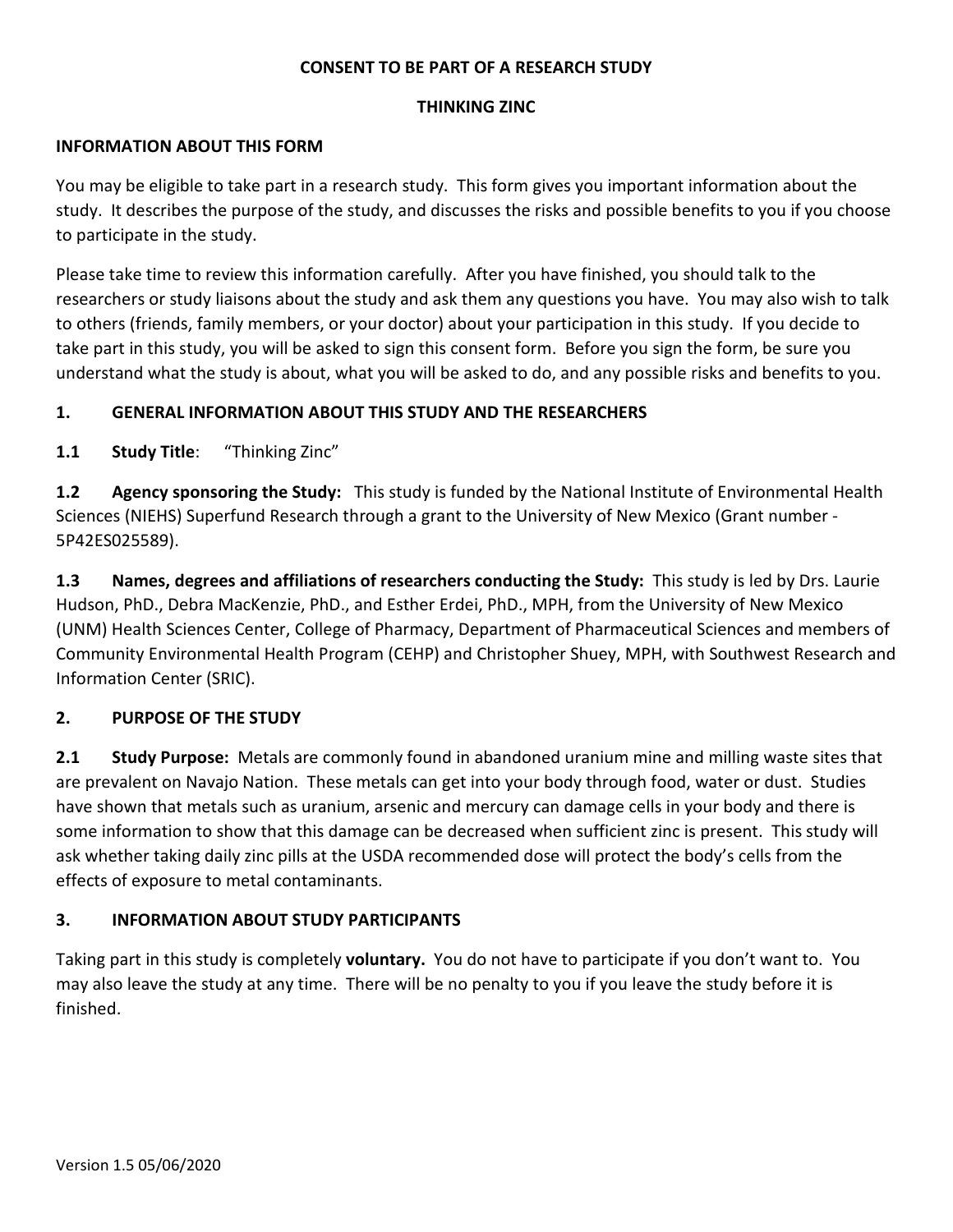### **3.1 Who can take part in this study?**

#### **You may participate in this study IF:**

- 1) You are between the ages of 21 and 64.
- 2) You live in or near the participating communities of Blue Gap Tachee Chapter (Az) and Red Water Pond Road Community (NM).
- 3) You are willing to attend four (4) study visits at a local site on scheduled dates, over a 9 month period.
- 4) You are willing to provide blood and urine samples at each study visit.
- 5) You are willing to take daily zinc pills at a dose equal to the USDA recommended daily dietary amount.

#### **You CANNOT participate in this study IF:**

- 1) You are pregnant or nursing or planning to become pregnant during the course of the study.
- 2) You are diabetic.
- 3) You are currently taking and/or plan to take multivitamins containing zinc.
- 4) You have a known or suspected allergy to zinc.
- 5) You have ever been diagnosed with syndromes of copper imbalance.

#### **3.2 How many people are expected to take part in this study?**

We will enroll one hundred (100) people to participate in this study.

#### **4. INFORMATION ABOUT STUDY PARTICIPATION**

#### **4.1 What will happen to me in this study?**

If you agree to participate in this study the following things will happen:

We will ask you to participate in **4 scheduled visits over the course of this study**. These visits will occur at a local chapter house or other convenient community location.

#### **On the first scheduled visit:**

- You will fill out a questionnaire that will help us to better understand the results of our study.
- You will provide a small amount of blood (1 tablespoon) and urine (3 tablespoons).
- You will receive a \$30 merchandise card to compensate you for your participation at this visit.

#### **On the second scheduled visit (approximately 3 months later):**

• We will ask you a few questions to make sure you are still able to continue to be in the study.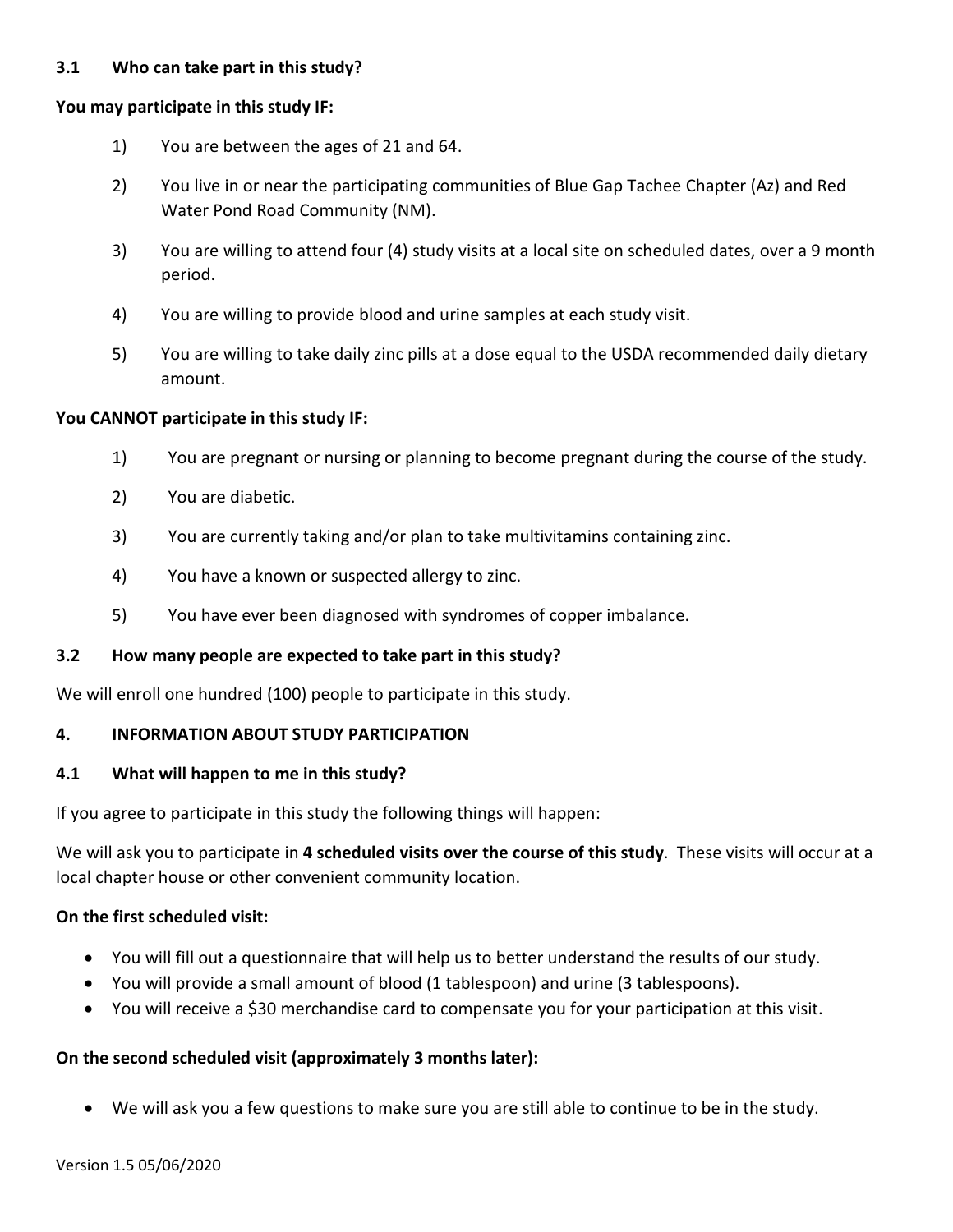- You will fill out a survey that asks about the food you eat which will help us to better understand the results of our study.
- You will provide a small amount of blood (1 tablespoon) and urine (3 tablespoons).
- You will receive a 3 month supply of zinc pills to take once a day at a dose equal to the USDA recommended daily amount.
- You will receive a \$30 merchandise card to thank you for your participation at this visit.

# **On the third scheduled visit (approximately 3 -6 months later):**

- We will ask you a few questions to make sure you are still able to continue to be in the study.
- You will provide a small amount of blood (1 tablespoon) and urine (3 tablespoons).
- You will bring any unused pills with you to the visit so that researchers can count how many pills you might have missed.
- You will receive a 3 month supply of zinc pills to take once a day at a dose equal to the USDA recommended daily amount.
- You will receive a \$30 merchandise card to thank you for your participation at this visit.

# **On the fourth and final scheduled visit (approximately 3 months to 6 months later):**

- You will fill out a survey that asks about the food you eat which will help us to better understand the results of our study.
- You will provide a small amount of blood (1 tablespoon) and urine (3 tablespoons).
- You will bring any unused pills with you to the visit so that researchers can count how many pills you might have missed.
- You will receive a \$60 merchandise card to thank you for completing all 4 study visits.

During the course of the study, community liaisons will contact you to ask how you are feeling and to find out if you have any questions or concerns related to your participation in the study. They will also notify you of upcoming scheduled visits.

# **4.2 How much of my time will be needed to take part in this study?**

Each study visit could take from 1-2 hours. The first visit will be the longest in order to explain the study and obtain consent for your participation. We will ask you to come to a local chapter house or community center on the scheduled day and time for each of the four study visits.

# **4.3 When will my participation in the study be over?**

Your participation in the study will be complete after the  $4<sup>th</sup>$  visit, approximately 9-15 months after the first visit.

# **4.4 What will my blood and urine be used for?**

The researchers will use your blood and urine to look for the presence of uranium, arsenic, mercury, and zinc. They will look at cells found in your blood for evidence of cellular damage or evidence of DNA damage and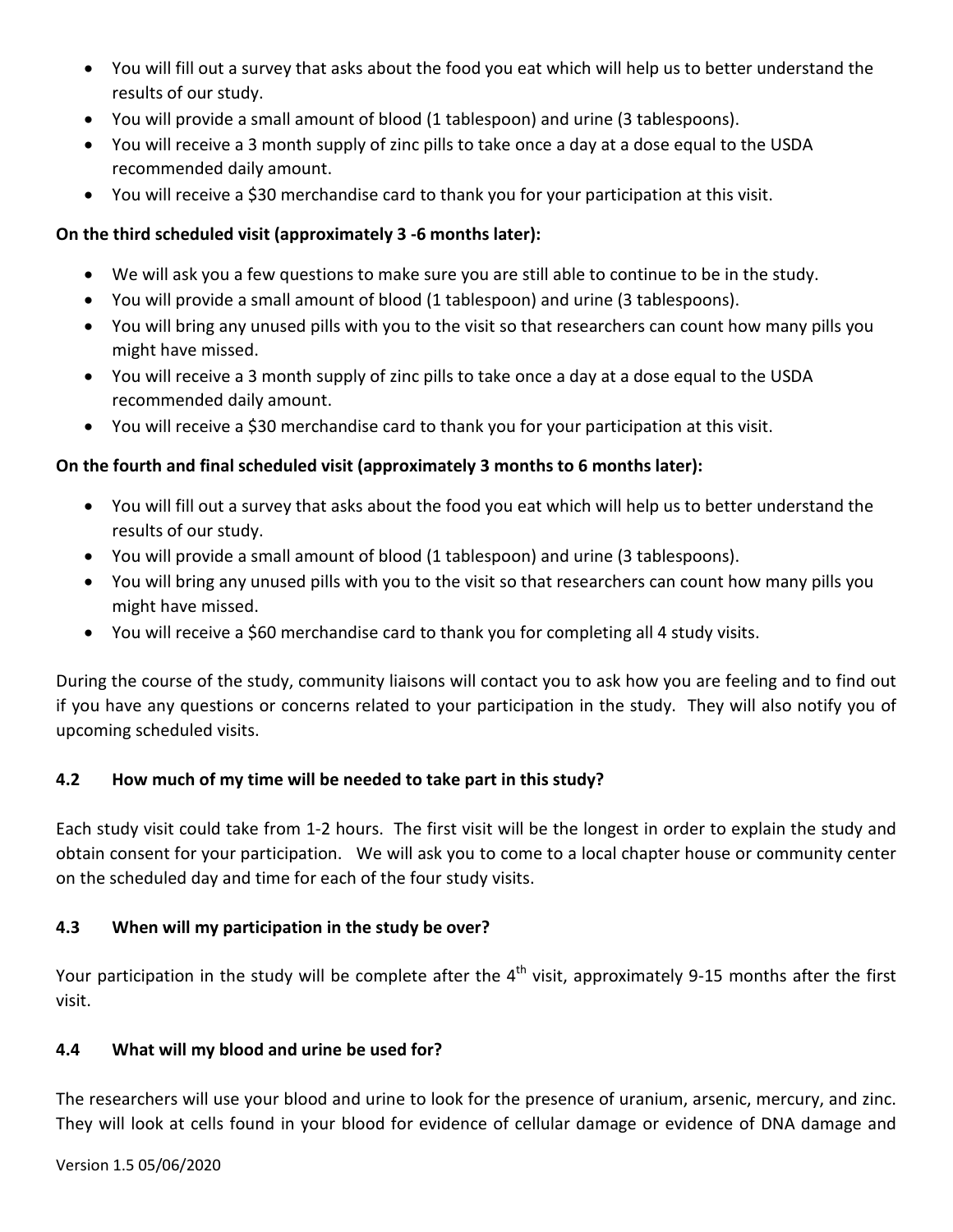DNA repair processes. At no point will your personal DNA be collected and no genetic information will be obtained. The researchers will also look at what types of immune cells are present in your blood and measure how those cells act outside of the body in experimental conditions. They will look at all of these different measures before and after you take the zinc pills to see if there are any changes related to the presence of zinc.

### **5.0 INFORMATION ABOUT RISKS AND BENEFITS**

### **5.1 What risks will I face by taking part in this study?**

For part of the study, you will be given a zinc pill to take on a daily basis. Zinc is the FDA category of "generally recognized as safe". The proposed dose of elemental zinc (10 mg) is amount recommended by USDA as the daily standard amount for adults and one fourth or a quarter of the established upper daily limit (40 mg).

Some people may be sensitive to zinc and may experience some of the following symptoms: nausea, vomiting, loss of appetite and abdominal cramps which can occur in up to 10% of people taking zinc pills. These symptoms might not happen if you eat food when taking the zinc pill. If you choose to stop participating in the study and stop taking the pills these symptoms should go away.

Using zinc lozenges for a sore-throat while participating in this study is not recommended and could increase the amount of zinc you are receiving in your body. Please notify study personnel if you have used zinc lozenges while participating in this study.

A rare, but serious potential adverse response is an allergic reaction to zinc that could lead to breathing difficulties, skin rashes and/or swelling of the face, mouth, tongue or throat. **You should not take any more zinc pills if you experience any of these symptoms. You should call your regular doctor or the doctor listed in section 9.** 

Zinc has been shown to improve blood sugar levels which could result in changes in the way your body responds if you are taking medicine for diabetes, therefore, individuals who are diabetic should not take part in this study.

There are minimal risks associated with giving blood. Blood samples will be drawn using the same procedures used in standard hospital testing procedures. The most common risks of having a blood sample taken are temporary discomfort or pain from the needle stick, occasional bruising, sweating, light-headiness, and in rare cases, faintness or infection.

There are no health risks associated with giving a urine sample.

You may experience stress and emotional distress when learning about environmental exposures or finding out that you have harmful metals in your body and how they may affect your health.

You may experience some inconvenience with participating in this or any research study.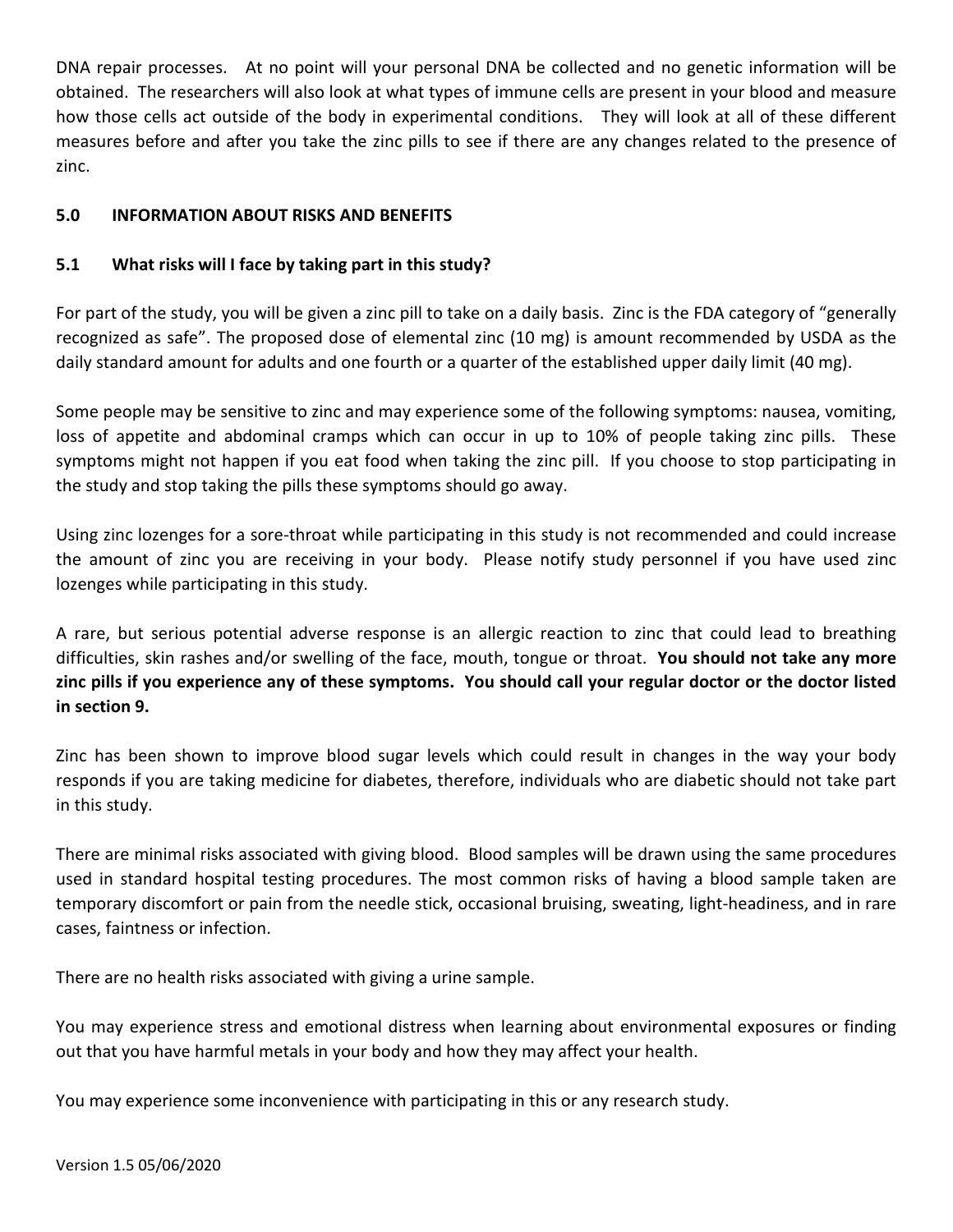While every effort will be made to maintain strict confidentiality of all of your personal identification, we cannot guarantee that all study data will always be secure and there may be a loss of privacy.

As with any research study, there may be additional risks that are unknown or unexpected. If any additional risks are identified during the course of the study you will be notified of these risks by researchers or community liaisons.

## **5.2 What happens if I get hurt, become sick, or have other problems related to this research?**

You may experience side effects related to your participation. If you become sick or experience other problems from participation in this study, stop taking the zinc pills immediately and notify study personnel (your local liaison, the study PI's, or other contacts provided on this form in Section 9). You should also tell your regular doctors if you have concerns regarding your health.

In the event that you have an injury or illness that is caused by your participation in this study, reimbursement for all related costs of care will be sought from your insurer, managed care plan, or other benefits program. If you do not have insurance, you may be responsible for these costs. You will also be responsible for any associated co-payments or deductibles required by your insurance.

If you feel you have been injured or become sick because of taking part in this study you may call the Chair of the Navajo Nation Human Research Review Board (NNHRRB) Ms. Beverly Becenti-Pigman at (928) 871-6929.

## **5.3 If I participate in this study, can I also participate in other studies?**

Being in more than one research study at the same time, or even at different times, may increase the risks to you. It may also affect the results of the study. You should not take part in more than one study without the approval from the researchers involved in each study.

### **5.4 How could I benefit if I take part in this study? How could others benefit?**

You might not receive direct personal benefits from being in this study.

You might benefit by taking zinc pills because your body naturally uses zinc to keep you healthy. Having enough zinc in your body is important for healthy DNA, good immune function, wound healing and for healthy growth during childhood. Having enough zinc in your body has also been shown to improve learning and memory and to potentially reduce the duration of a cold infection.

Being in the study could benefit both you and your community by learning more about exposure to harmful metals within your community through the information provided by study. Both you and others could benefit if this study finds out that zinc can protect cells in your body from damage by harmful metals.

You might benefit by learning if harmful metals are present in your body and learning how to reduce your exposure to these metals.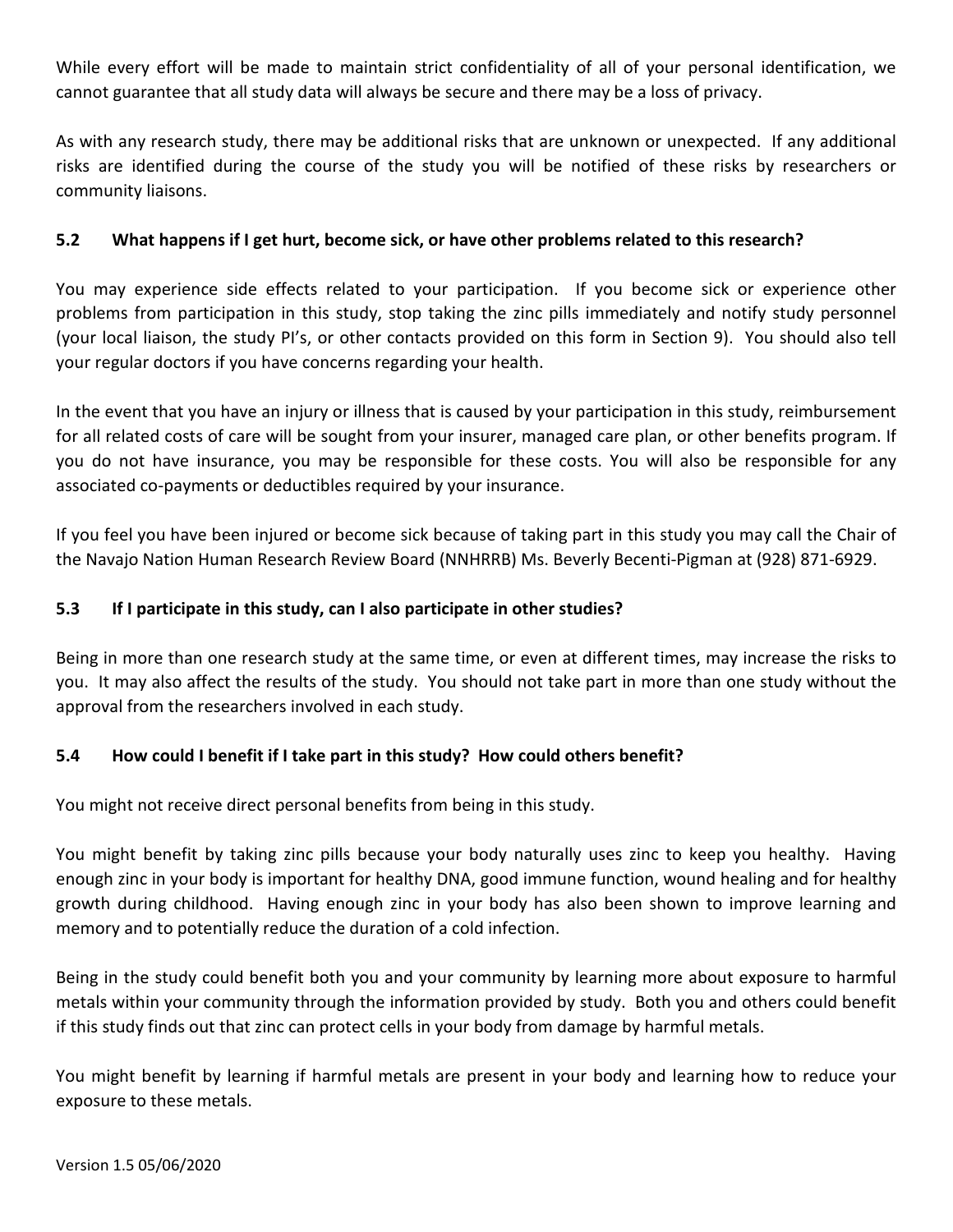# **5.5 Will the researchers tell me if they learn of new information that could change my willingness to stay in this study?**

Yes, the researchers will inform you if they learn important new information that may change your decision to be a part of this study.

### **6.0. ENDING THE STUDY**

## **6.1 If I want to stop participating in this study, what should I do?**

Your participation in this study is voluntary and you are free to leave the study at any time. If you leave before the study is finished, there is no penalty to you or effect on your health. After you stop participating the researchers will not get any more information from you, however, any information from your surveys or samples obtained before you stopped participating will be included in the study results. If you choose to tell the researchers why you are leaving the study, your reasons for leaving may be kept as part of the study record.

If you decide to leave the study, please tell either the local liaison, or other contact persons listed in Section 9.

# **6.2 Could there be any harm to me if I decide to leave the study before it is finished?**

Leaving the study before it is finished will not cause any harm to you.

# **6.3 Could the researchers take me out of the study before it is finished?**

Yes. There are several reasons why the researchers may need to end your participation in this study. Some examples are:

- You become ineligible to participate.
- You do not wish to take the zinc pills.
- The study is suspended or canceled.

### **7. FINANCIAL INFORMATION**

# **7.1 Who will pay for the cost of the study? Will I or my health plan be billed for any costs of the study?**

There will be no health costs to you or your health plan for participation in this study.

You or your health plan will pay for all the things you would have paid for if you were not in the study, like:

- Health care given during the study as part of your regular care
- Standard deductibles or co-pays as part of your regular care

# **7.2 Will I be paid or given anything for taking part in this study?**

You will receive a \$30 merchandise card at each of the first 3 visits and a \$60 dollar merchandise card at the final  $(4<sup>th</sup>)$  visit to thank you for your participation. If you complete all 4 visits, this will be a total of \$150 in merchandise cards.

Version 1.5 05/06/2020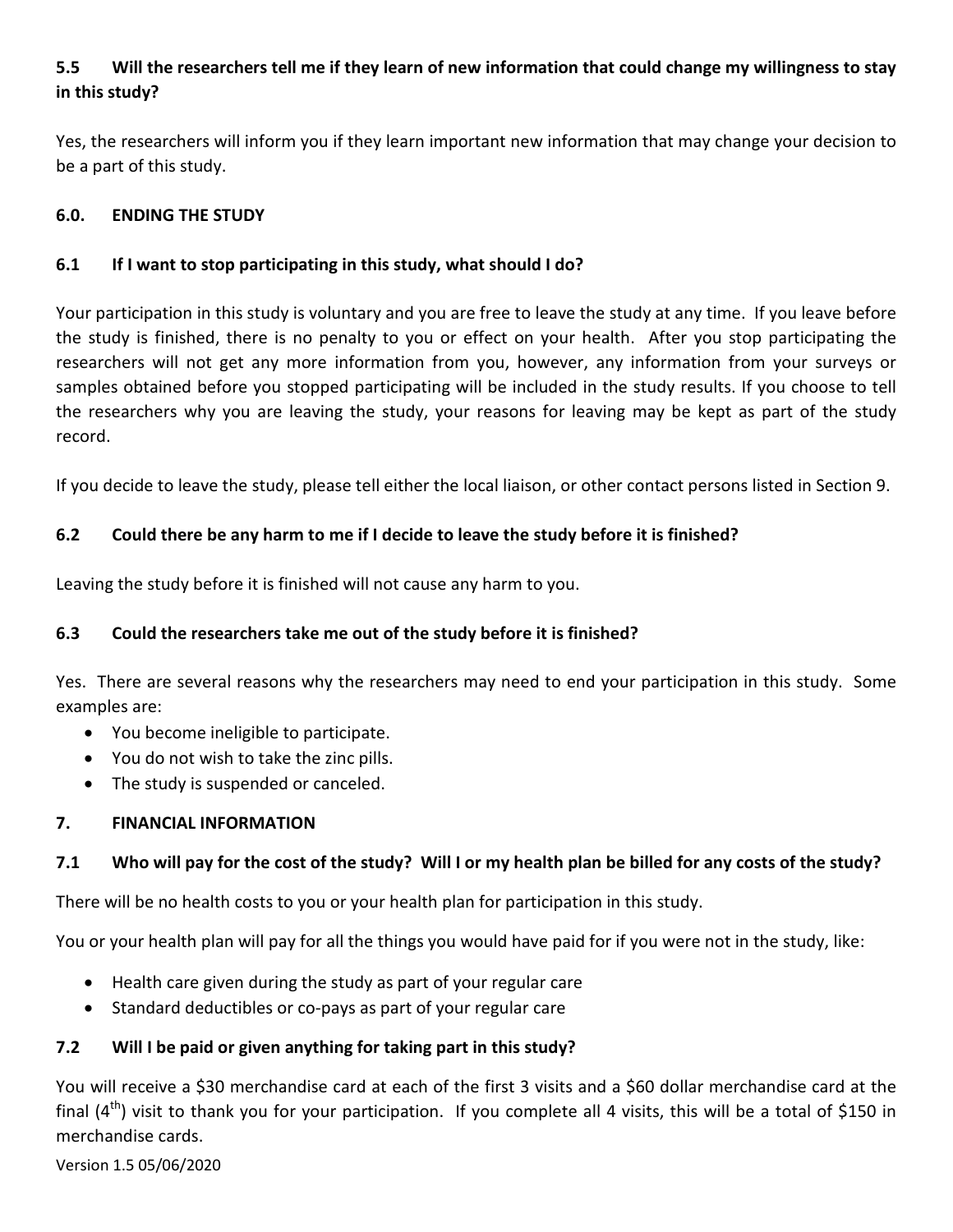## **7.3 Who could profit or financially benefit from the study results?**

There is no profit or financial benefit to either the study participants or to the researchers conducting this study.

# **8. CONFIDENTIALITY OF SUBJECT RECORDS AND AUTHORIZATION TO RELEASE YOUR PROTECTED HEALTH INFORMATION**

## **8.1 How will the researchers protect my privacy?**

As part of this study, we will be collecting health information about you and sharing it with others. This information is "protected" because it is identifiable or "linked" to you. To protect your privacy, your samples will be labeled only with a study number that has been assigned to you. All information that links your name to your study number will be separated from other study information and secured within a locked cabinet at UNM. All study results in the database will be linked only to your study number and not to your name or any other identifying information. All data collected as part of this study will be entered into and stored in secure databases at UNM.

Local study liaisons will need access to your name and phone number to contact you, but they will not be able to see any of the study results from your samples.

All biological samples (blood and urine) will be stored in secure, temperature regulated facilities at UNM until analysis. Stored samples will be labeled only with PIN numbers and will not contain any personal identifiable information. Samples will be kept for 3 years beyond the end of the study to allow for any reanalysis to clarify results. Your samples will not be used for any other studies or for any reasons beyond what is described in this form. Any biological samples that remain after the analyses are complete will be destroyed and a specific certificate of destruction will be created and available to you if you want to receive it.

# **8.2 HIPAA Authorization for Use and Disclosure of Your Protected Health Information (HIPAA)**

By signing this Consent Document, you are allowing the investigators and other authorized personnel to use your protected health information for the purposes of this study. The researchers will obtain and use information from the surveys you fill out and from the blood and urine samples that you provide. This information could include:

- Information about where you live
- The amount of metals that you have in your blood and urine
- Biomarkers of autoimmunity or immune responses. This information is for research purposes only and is not intended to be used for diagnosis of sickness or disease.
- DNA damage and DNA repair measurements. This information is for research purposes only and is not intended to be used for diagnosis of sickness or disease.

The results of this study will be provided to the Navajo Nation Human Research Review Board and could be published in an article. The reports and articles will only include group-level results and will **NOT** include any identifiable information that would let anyone know who you are.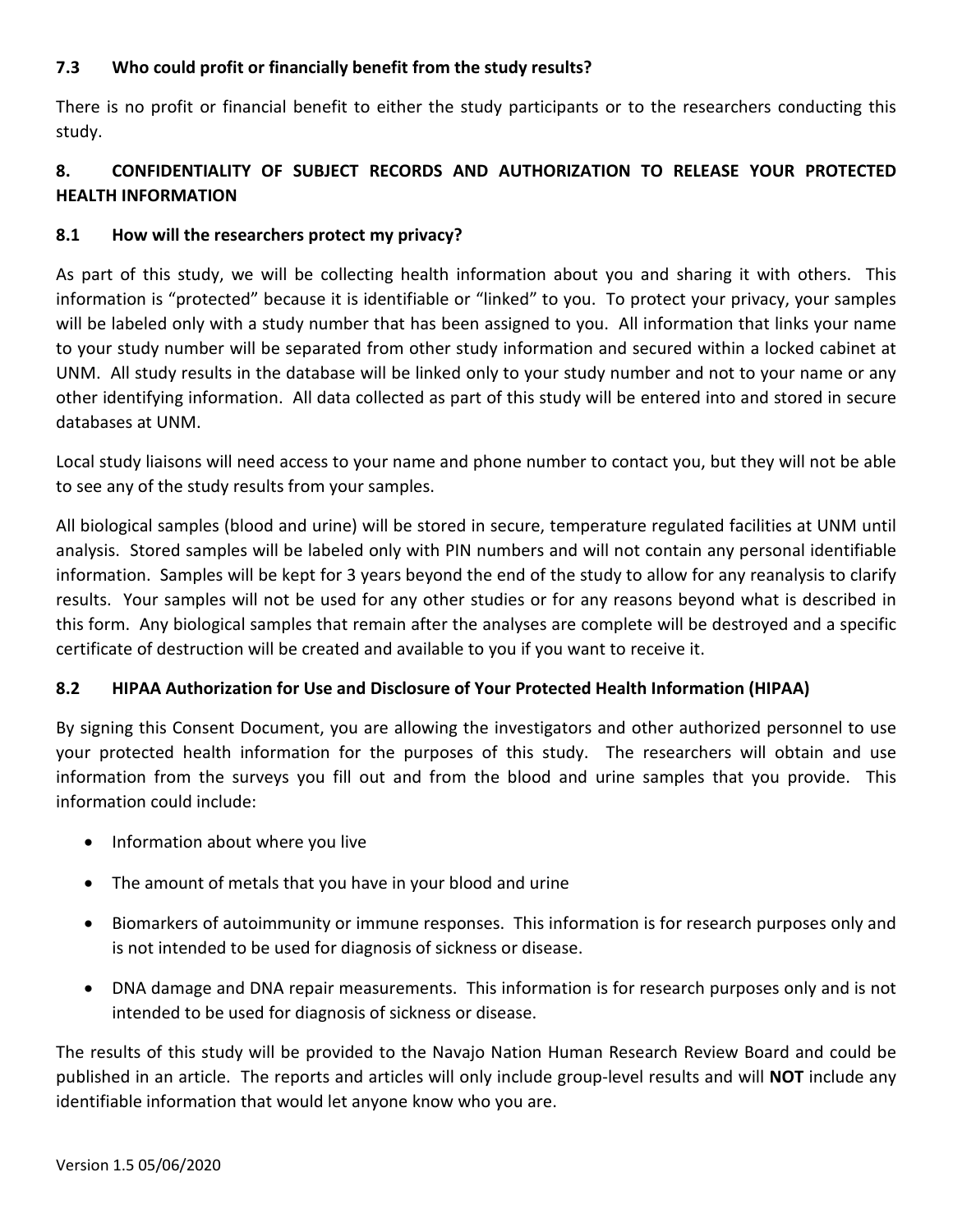A description of this clinical trial will be available on [http://www.ClinicalTrials.gov](http://www.clinicaltrials.gov/) as required by U.S. Law. This website will not include information that can identify you. At most, it will include a summary of the results. You can search this website at any time.

If you give permission, you can receive the results from metals analysis of your blood and urine directly through the mail at an address you provide. This letter would contain your name, mailing address, and information about the metals found in your blood and urine. This information could be seen by someone other than yourself who might open your mail. We will not generate or send these letters without your permission as indicated in the check box below:

- **Yes, I would like to have the results of the metals analysis sent to me. I understand that others could see my name and address together with my metals results on the letter that is generated.**
- **No, I do not give permission for the research staff to generate a letter containing my results (I may change my mind later, and request a copy of my results by contacting research staff listed in section 9).**

### **8.3 What happens to information about me after the study is over or if I cancel my permission?**

Sometimes information about you will be used or disclosed, even after you have canceled your permission or the study is over. Examples of reasons for this include:

- Your information was already included in study results before you canceled your permission.
- To help University and government officials make sure that the study was conducted properly.

Your information will be securely stored at UNM for three years after the completion of the study and then turned over to the Navajo Nation, without any identifying information such as names or addresses of study participants, pursuant to the Navajo Nation Human Research Code (1996).

### **8.4 When does the permission to use my information expire?**

Your permission expires at the end of the study, unless you cancel it sooner. You may cancel your permission at any time by calling or writing the researchers listed in Section 9 "Contact Information" (below).

#### **9. CONTACT INFORMATION**

### **9.1 Who can I contact about this study?**

Please contact the researchers listed below to:

- Obtain more information about the study
- Ask a question about the study treatments
- Report an illness, or other problem (you may also need to tell your regular doctor)
- Leave the study before it is finished
- Express a concern about the study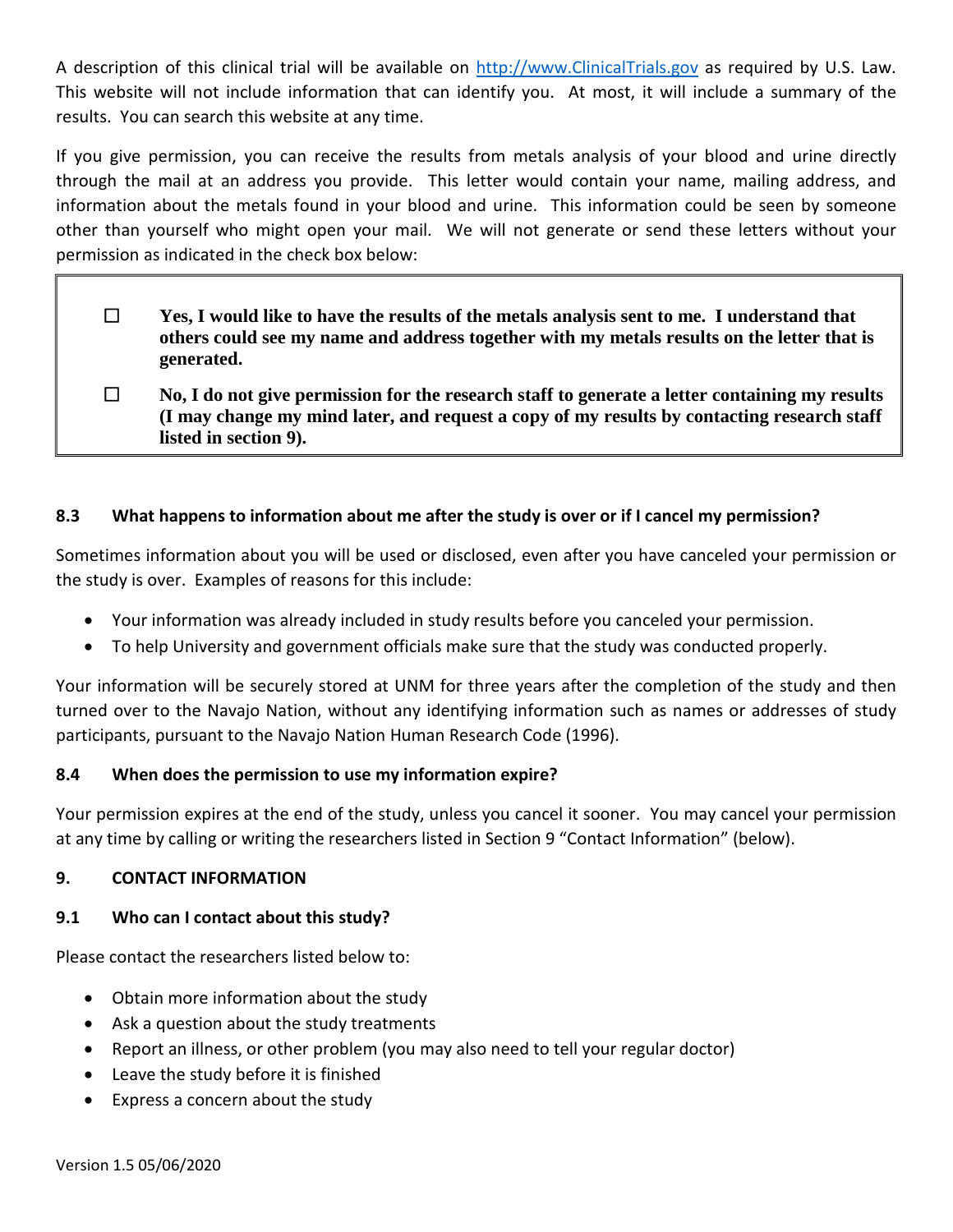### **Contact information for Researchers:**

- Dr. Laurie Hudson [lhudson@salud.unm.edu](mailto:lhudson@salud.unm.edu) 505-272-2482
- Dr. Esther Erdei- [eerdei@salud.unm.edu](mailto:eerdei@salud.unm.edu) 505-272-4431
- Dr. Debra MacKenzie- [dmackenzie@salud.unm.edu](mailto:dmackenzie@salud.unm.edu) 505-272-6535
- Mr. Chris Shuey- [sric.chris@gmail.com](mailto:sric.chris@gmail.com) 505-262-1862

#### **Contact Information for Consulting Physician:**

Dr. Kathy Morsea, MD-Gallup Indian Medical Center (505)870-1570; (505)722-1000

#### **SRIC Website – [www.scric.org/Zinc](http://www.scric.org/Zinc)**

If you would like to speak with someone other than the research team, or if you have questions regarding your rights as a research subject, you may call the chair of the Navajo Nation Human Research Review Board, **Ms. Beverly Becenti-Pigman at (928) 871-6929**. You may also call the **UNM Health Sciences Center Human Research Protections Office (HRPO) at (505) 272-1129.**